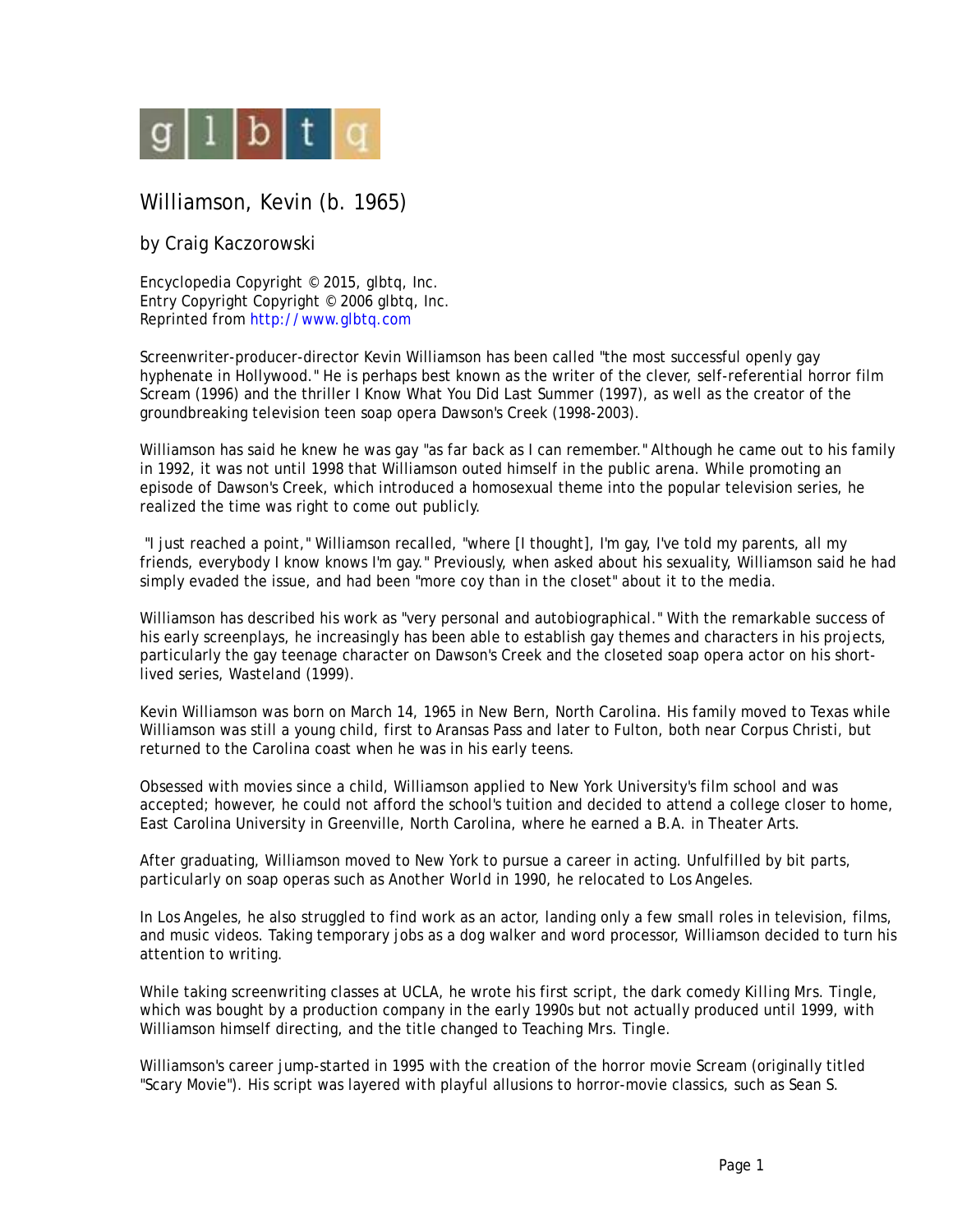Cunningham's *Friday the 13th* (1980), Wes Craven's *A Nightmare on Elm Street* (1984), and especially John Carpenter's *Halloween* (1978), and populated with hip, quick-witted high school students savvy to the clichés of the horror-movie genre.

Williamson reportedly wrote the script in three days and hoped that even if it did not sell, "at least he could use it as a sample" of his work to get hired as a writer for a teen-related television series. He was stunned, however, to learn that his script had launched a bidding war among several major Hollywood studios. It was eventually bought by Miramax for its newly-created label Dimension Films.

Directed by the master of the genre, Wes Craven, *Scream* was a critical and popular triumph. It became the highest grossing horror movie of all time, and was credited by *Time* with "reviving the moribund [horror] genre and lifting its author into Hollywood's screenwriting elite."

Williamson's screenplay won a 1997 Saturn Award for best writing by the Academy of Science Fiction, Fantasy and Horror Films. He was also named one of *Entertainment Weekly*'s Entertainers of the Year in 1997 and was included in *Premier* magazine's "Power 100 List" in 1998.

The tremendous success of *Scream* led to the equally successful sequel, *Scream 2* (1997), also written by Williamson, which in turn spawned *Scream 3* (2000), with a screenplay by Ehren Kruger and based on an outline by Williamson.

Williamson followed up *Scream* with another self-referential thriller, *I Know What You Did Last Summer* (1997), directed by Jim Gillespie and loosely based on a novel by Lois Duncan. Characterized by the screenwriter as a "morality tale" and set within a small North Carolina fishing village, the film concerns four teenagers who make a secret pact to cover up a hit-and-run accident. Although the film did not garner the critical acclaim of *Scream*, it was nonetheless another commercial success for the writer.

Williamson also served as co-executive producer of *Halloween H20: 20 Years Later* (1998). He was originally hired to write the script for this sequel (also known as *Halloween 7*) directed by Steve Miner. Although his script was not used, a treatment he wrote for the film heavily influenced the final version.

Williamson next wrote the script for *The Faculty* (1998), a science-fiction send-up directed by Robert Rodriguez, in which a group of high school students are convinced that their teachers have been taken over by evil space aliens. The film received rather tepid reviews, but found moderate success at the box office nonetheless.

The following year Williamson was given the opportunity to direct one of his own scripts, *Teaching Mrs. Tingle* (1999), which he had written while still a screenwriting student. The movie, a revenge fantasy centered on a group of high school seniors and their malicious history teacher, was scheduled for release shortly after the 1999 shooting deaths of students and teachers at Columbine High School. In deference to that event, the film's original title, *Killing Mrs. Tingle*, was changed. The film, however, met with derisive reviews and low ticket sales and was Williamson's first professional failure.

Looking to enter the lucrative world of television, Williamson had been working for several years on the creation of a television series that he had named *Dawson's Creek*. The show chronicled the complicated love lives of a group of teenagers in a small coastal town in North Carolina. In December 1995, Williamson pitched the idea to executives at the Fox Network, but it was rejected. Several months later he pitched the same idea to Time Warner's fledgling WB network, which immediately bought the show.

*Dawson's Creek* premiered on January 20, 1998 and was an immediate hit with its young core audience. Many reviews noted the show's sharp, smart, nearly hyper-articulate dialogue. As one critic remarked,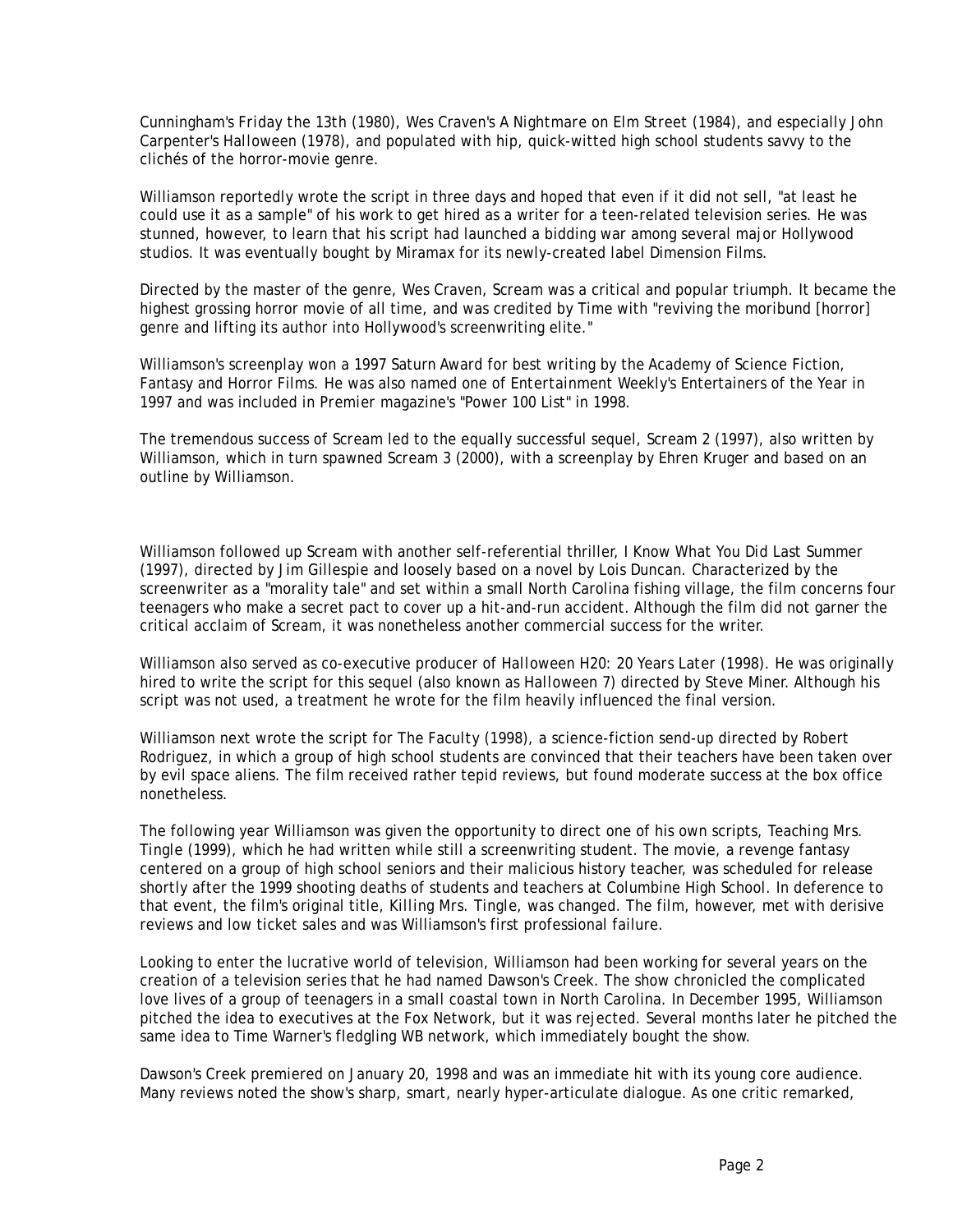"Instead of talking down" to the show's viewers, Williamson "compliments them. [He] shows teens a reflection of how they want to be seen: witty, urbane, and always armed with a perfectly barbed, sarcastic comeback."

Williamson introduced a gay theme into his semi-autobiographical series in October 1998 with the character Jack McPhee (played by Kerr Smith). Williamson explained in interviews that he did not want to make the gay theme "an open-and-shut one-episode situation." Instead, he wanted "to explore the complexities of a young man coming to terms with his homosexuality, very much the way I did in a small town."

Williamson left *Dawson's Creek* after its second season--although he returned to write the two-hour series finale which aired on May 14, 2003--to create a new show for ABC.

Williamson's new series, eventually titled *Wasteland*, premiered on October 7, 1999 and focused on a sextet of recent college graduates living in New York City. The group of friends included a character named Russell Baskind (played by Dan Montgomery Jr.), a gay soap opera actor struggling to come out of the closet. After airing only four episodes, the network canceled the show, due to low ratings and harsh reviews.

Williamson returned to television in 2002 with the mystery drama series *Glory Days*, set on a Northeastern vacation island. The show debuted on the WB network as a mid-season replacement on January 16, 2002, but was canceled two months later.

In 2005, Williamson wrote the screenplay for *Cursed*, a Wes Craven-directed horror film about young Los Angeles werewolves. The film was reportedly recast, reshot, and recut before being released to lackluster reviews.

Also in 2005, Williamson wrote the script for *Venom,* directed by John Gillespie, which tells the story of teenagers lost in the bayous of Louisiana, beset by a mysterious evil and voodoo spells. Released shortly after Hurricane Katrina devastated south Louisiana, the film seemed unfortunately prescient.

Williamson's latest project is the writing and producing of *Hidden Palms*, a television series for the CW network. Set in Palm Springs, the show is described as a coming-of-age drama about a troubled teen who moves into a gated community with his family and discovers several dark secrets about the neighborhood. The series is planned to be a mid-season replacement in 2007.

Williamson currently resides in Los Angeles.

## **Bibliography**

Epstein, Jeffrey. "Outings on the Creek." *The Advocate* (March 16, 1999): 46.

\_\_\_\_\_. "Unbound." *The Advocate* (August 31, 1999): 34.

Krantz, Michael. "The Bard of Gen-Y." *Time* (December 15, 1997): 105-106.

La Franco, Robert. "Hollywood's Idea Moguls." *Forbes* (September 21, 1998): 208-216.

Mangels, Andy. *From Scream to Dawson's Creek: An Unauthorized Take on the Phenomenal Career of Kevin Williamson*. Los Angeles: Renaissance Books, 2000.